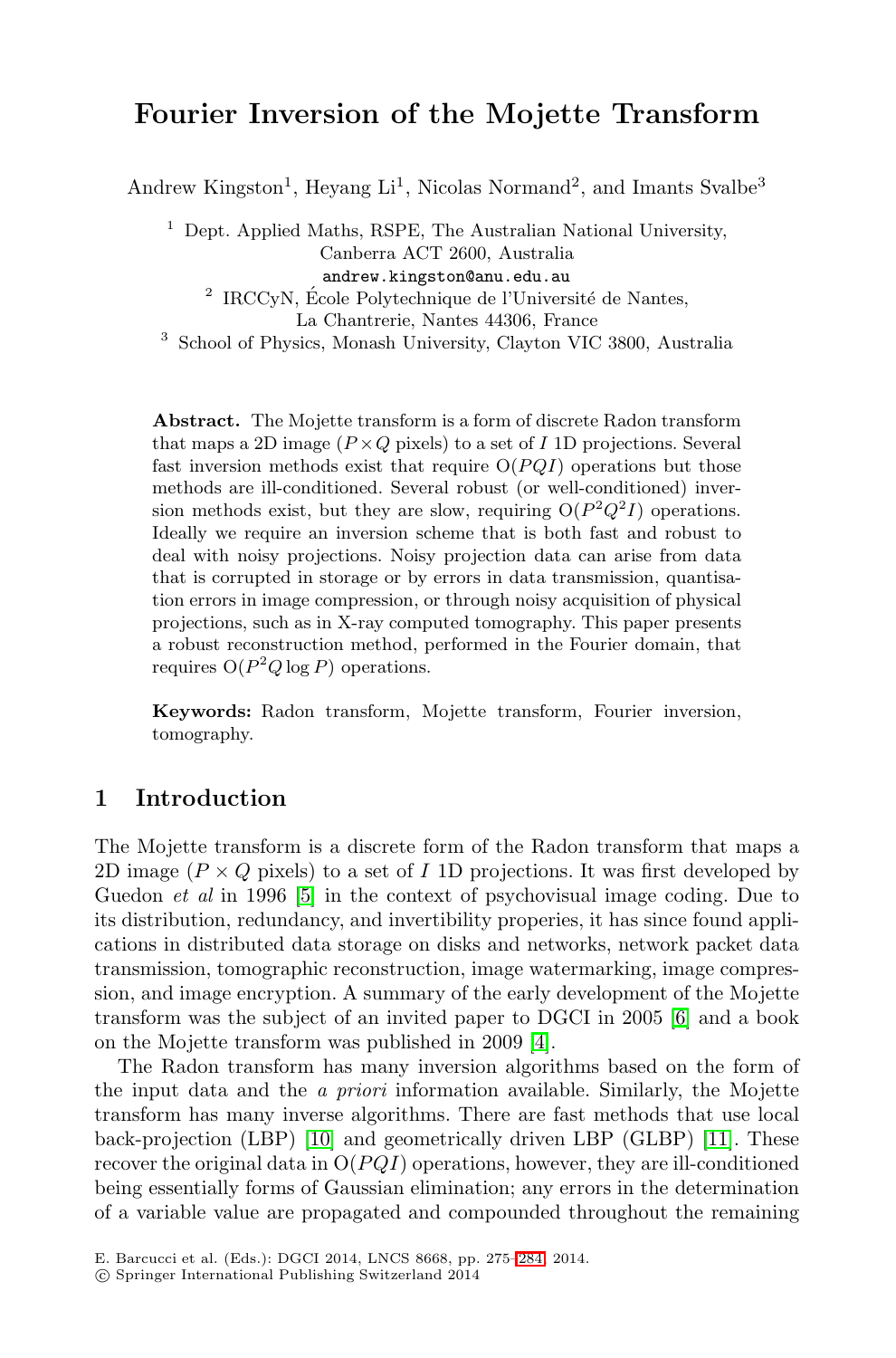276 A. Kingston et al.

variables. There are also well-conditioned, or robust, methods that have been explored in the context of tomographic reconstruction. These include a conjugate gradient back-projection (CGBP) [12] that requires  $O(P^2Q^2I)$  operations, and an exact back-projection (EBP) method that requires an inordinate number of projections ( $I \approx 12PQ/\pi^2$  projections) and therefore  $O(P^2Q^2)$  operations.

<span id="page-1-0"></span>To date there has been no Mojette [in](#page-1-0)version approach that is fast, exact given noise-free projections, and well-conditioned given noisy projections. This paper presents an inversion algorithm based on the classic Fourier inversion (FI) technique for the Radon transform. It solves rows of Fourier space using a conjugate gradient al[gor](#page-6-0)ithm that minimises the L2 norm of the error (arising from noise). Assuming I is  $O(P)$ , Mojette FI is slower than LBP and GLBP requiring  $O(P^2Q \log P)$  operations but more robust and is faster than CGBP and EBP but less robust.

The remainder of the paper is outlined as follows: Section 2 defines the Mojette transform and the requirements for a unique reconstruction (in the noise-free case). The Fourier properties of the Mojette projection data are outlined in Section 3. The Fourier inversion based on these properties is developed in Section 4. Some results are presented in Section 5 followed by some concluding remarks in Section 6.

## **2 The Mojette Transform**

The Mojette transform of a 2D function,  $f(k, l)$ , is comprised of a set of I projections. Each projection has an associated projection direction vector,  $(p_i, q_i)$ , and is comprised of a set of parallel discrete sums over  $f$  along lines defined by this vector, *i.e.*,  $b = kq_i - lp_i$ . The value of the Mojette transform in each bin, b, of a projection is then defined as follows:

$$
\text{proj}_{p_i, q_i}(b) = \sum_{k=-P/2}^{P/2} \sum_{l=-Q/2}^{Q/2} f(k, l) \delta(b - kq_i + lp_i), \tag{1}
$$

where  $\delta(x) = 1$  if  $x = 0$  and is 0 otherwise. Note that  $p_i \in \mathbb{Z}$ , and  $q_i \in \mathbb{N}$  such that  $gcd(p_i, q_i) = 1$ . The distance between adjacent parallel lines (or sampling rate) of a projection varies with [th](#page-9-6)e direction vector,  $(p_i, q_i)$ , as  $1/\sqrt{p_i^2 + q_i^2}$ . The number of bins per projection also varies with  $(p_i, q_i)$  as follows: number of bins per projection also varies with  $(p_i, q_i)$ , as follows:

<span id="page-1-1"></span>
$$
B_i = |p_i|Q + q_i P \tag{2}
$$

The set of I projections is arbitrary both in cardinality and direction vectors. Therefore, a criterion is required to determine when a sufficient number of projections have been acquired in order to ensure a unique solution for a  $P \times Q$ dataset. Katz determined the following criterion [7]:

$$
\sum_{i=0}^{I-1} |p_i| \ge P \qquad \text{or} \qquad \sum_{i=0}^{I-1} q_i \ge Q. \tag{3}
$$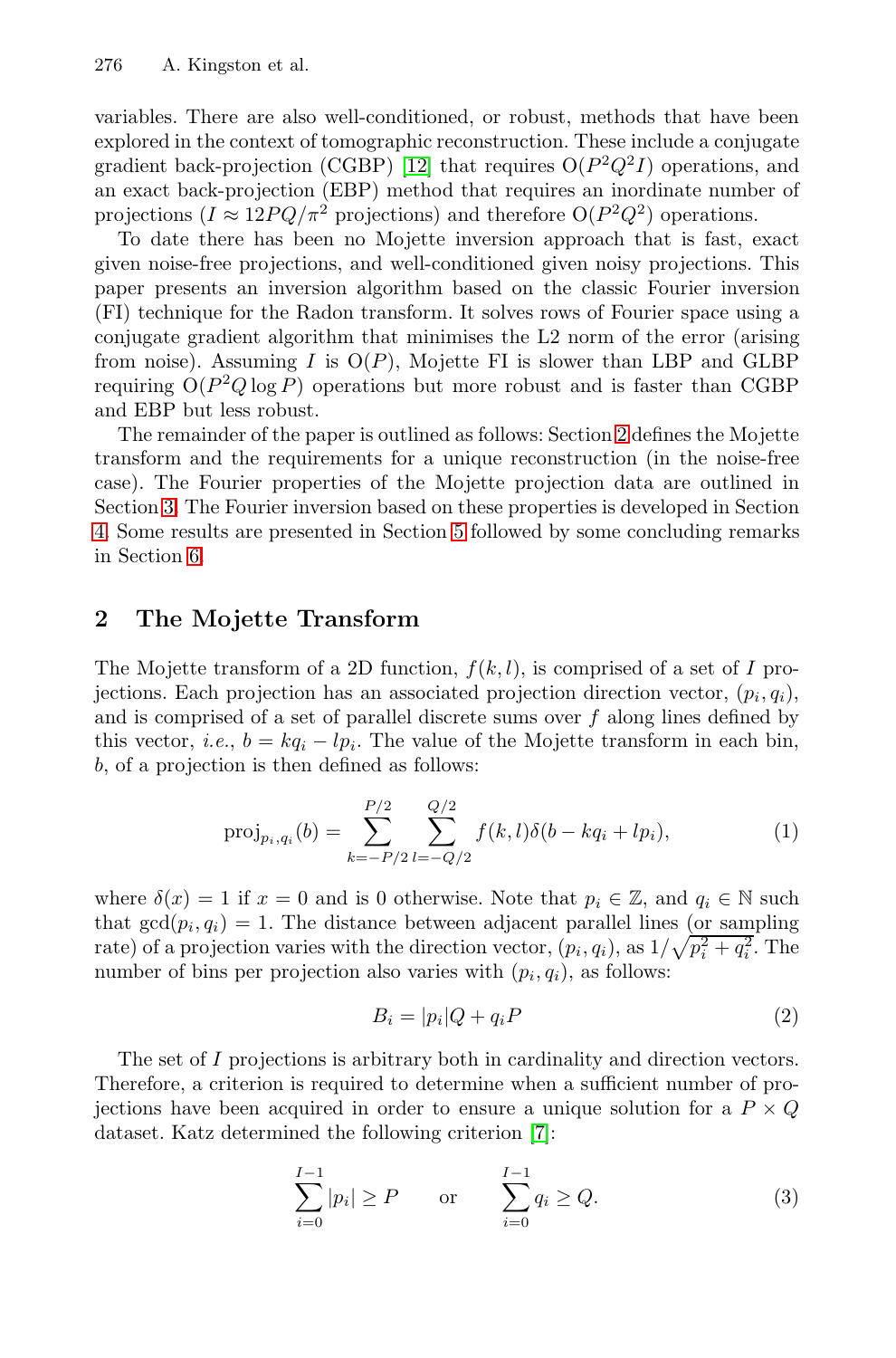For the remainder of this paper we will assume that  $\sum |p_i| \ge P$ . Below Katz criterion there is no unique solution, therfore the condition number is infinite; when Katz criterion is just satisfied, *i.e.*,  $\sum |p_i| = P$ , the condition number is<br>very large so any noise is applified and propagated into the reconstruction: as very large so any noise is amplified and propagated into the reconstruction; as additional projections are added, the condition number decreases rapidly at first but then with diminishing returns.

## **3 Fourier Properties of Mojette Projections**

Before developing a Fourier inversion technique it is beneficial to establish how Mojette projection data maps into discrete Fourier space. First we define the 1D discrete Fourier transform (DFT) of  $g(k)$  as follows:

$$
\mathcal{F}^1\{g\} = \hat{g}(u) = \sum_{k=-P/2}^{P/2} g(k) \exp(-i2\pi ku/P), \tag{4}
$$

and define the 2D DFT of  $q(k, l)$  $q(k, l)$  as follows:

$$
\mathcal{F}^2\{g\} = \hat{g}(u,v) = \sum_{k=-P/2}^{P/2} \sum_{l=-Q/2}^{Q/2} g(k,l) \exp(-i2\pi ku/P) \exp(-i2\pi l v/Q). \tag{5}
$$

A discrete form of the Fourier slice theorem for classical Radon projections was first presented in [3] using the Z-transform. It was first applied to the n<sup>D</sup> Mojette transform by Verbert and Guédon in [13] also using the Z-transform. Here we demonstrate it for the 2D Mojette transform using the DFT.

**Theorem 1.** *The 1D DFT of a Mojette projection of* f *maps to a discrete line (or "slice") through the origin of the 2D DFT of* f *as follows:*

$$
\mathcal{F}^1\{\text{proj}_{p_i,q_i}\}(w) = \hat{f}(\tfrac{q_i P}{B_i}w, \tfrac{-p_i Q}{B_i}w)
$$
\n
$$
(6)
$$

*Proof.*

$$
\mathcal{F}^1\{\text{proj}_{p_i,q_i}\} = \sum_{b=-B_i/2}^{B_i/2} \sum_{k=-P/2}^{P/2} \sum_{l=-Q/2}^{Q/2} f(k,l)\delta(b - kq_i + lp_i) \exp(-i2\pi bw/B_i)
$$
  
\n
$$
= \sum_{\substack{P/2 \ P/2 \ l=-Q/2}}^{P/2} f(k,l) \exp(-i2\pi (kq_i - lp_i) w/B_i)
$$
  
\n
$$
= \sum_{\substack{P/2 \ Q/2}}^{P/2} f(k,l) \exp(-i2\pi \frac{k}{P}(q_i Pw)/B_i)
$$
  
\n
$$
= \sum_{k=-P/2}^{P/2} \sum_{l=-Q/2}^{Q/2} f(k,l) \exp(-i2\pi \frac{k}{P}(q_i Pw)/B_i)
$$
  
\n
$$
= \hat{f}(\frac{q_i P}{B_i} w, \frac{-p_i Q}{B_i} w)
$$

Figure 1 provides a depiction of the theorem. The sampling rate of the DFT of projection data in frequency space is  $\sqrt{q_i^2 P^2 + p_i^2 Q^2}/B$ . An important property of the slices that arises is the following: of the slices that arises is the following: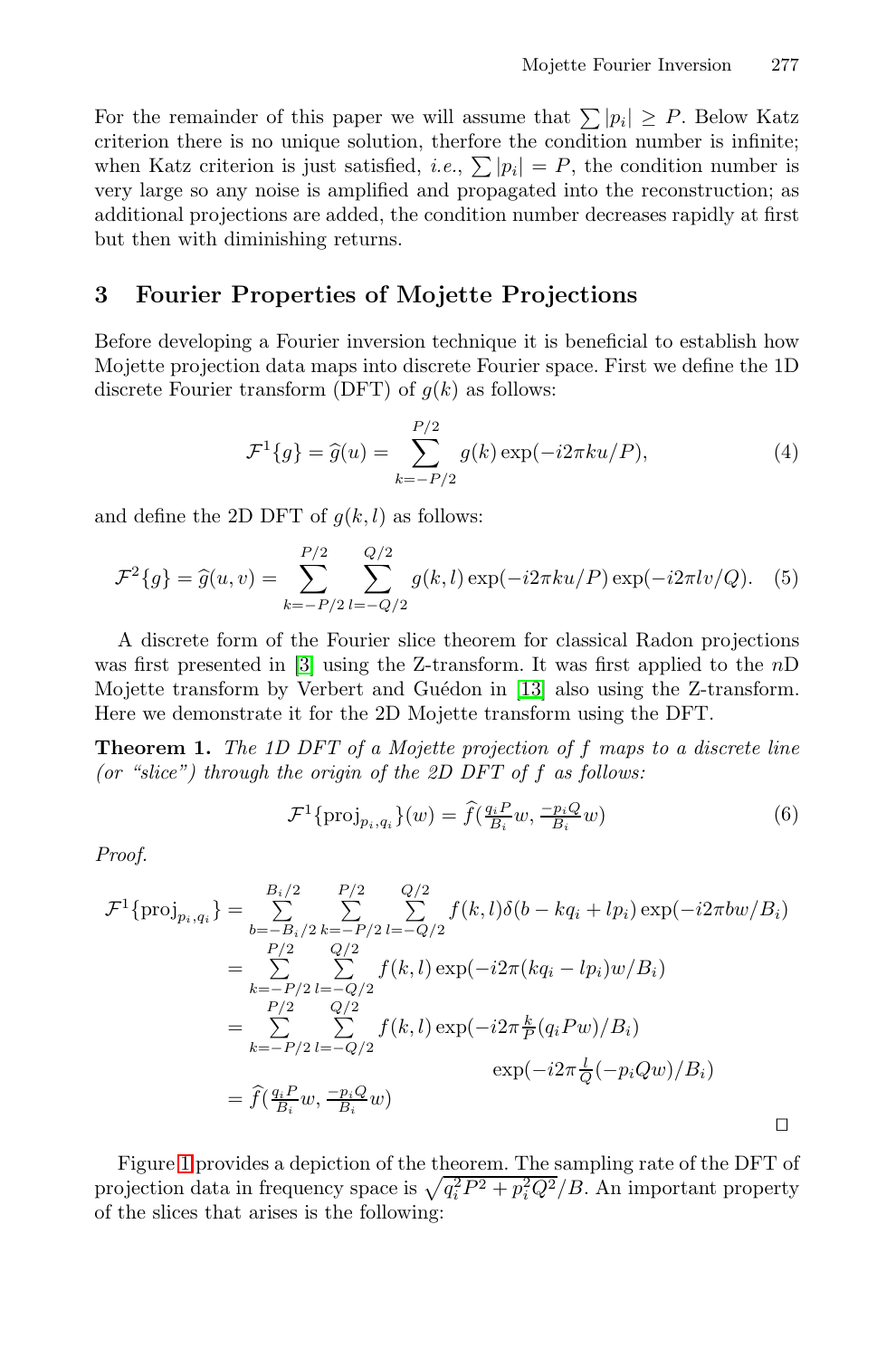

**Fig. 1.** A depiction of Theorem 1 for  $proj_{-1,1}$  and  $proj_{3,1}$  on a 4 × 4 image

**Lemma 2.** *Given the slice in Fourier space formed from a projection with direction vector*  $(p_i, q_i)$ *, any horizontal line,*  $v = \text{const}$ *, intersects the slice exactly*  $|p_i|$  *times and any vertical line,*  $u = \text{const}$ *, intersects the slice exactly*  $q_i$  *times.* 

*Proof.* We have  $w \in \mathbb{Z}_{B_i}$  and from Theorem 1 the sampling step between each successive point in frequency space is  $\left(\frac{q_i P}{B_i}, \frac{-p_i Q}{B_i}\right)$ . Therefore, the total sampling  $\left(\frac{q_i P}{B_i} - p_i Q\right)$ pling displacement in frequencey space is  $(\frac{q_i P}{B_i} - \frac{p_i Q}{B_i})B_i = (q_i P, -p_i Q) \equiv (0, 0)$ <br>mod (*P O*). There is no overlap in the sampling since n, and *a*, are continuous mod  $(P, Q)$ . There is no overlap in the sampling since  $p_i$  and  $q_i$  are coprime, hence implying the theorem. hence implying the theorem.

## **4 Mojette Fourier Inversion**

The frequency data from the  $I$  slices gives us a nonuniform sampling of discrete Fourier space. Before continuing, we shall introduce the nonuniform Fourier transform (NFT). We define the 1D FT of irregularly sampled data to  $J$  frequencies as:

$$
\widehat{g}(w_j) = \sum_{k=-N/2}^{N/2} g(k) \exp(-i2\pi k w_j)
$$
\n(7)

for  $w_j \in [-0.5, 0.5)$  and  $j \in \mathbb{Z}_J$  The NFT can be pe[rfo](#page-6-0)rmed in  $O(N \log N)$ operations, see [8]. Iterative inversion of the NFT can be achieved through the conjugate gradient method which converges within  $N$  iterations. Therefore, the inverse NFT (INFT) can be obtained in  $O(N^2 \log N)$  operations. In practice this can be much faster if the right pre-conditioner is used, see [9].

Robust Mojette Fourier inversion can of course be achieved by taking the frequency data from the I slices and performing a 2D INFT. However, this will be performed in  $O(P^2Q^2 \log PQ)$  operations. This has been done for projections with 5% noise for comparison with the proposed method in sect. 5. In what follows we describe a method to achieve a less robust inversion in only  $O(P^2Q \log Q)$  operations by a deliberate sampling of the slice data to lie on horizontal lines enabling the 1D INFT to be applied to each line followed by an inverse fast Fourier transform (IFFT) applied to the columns.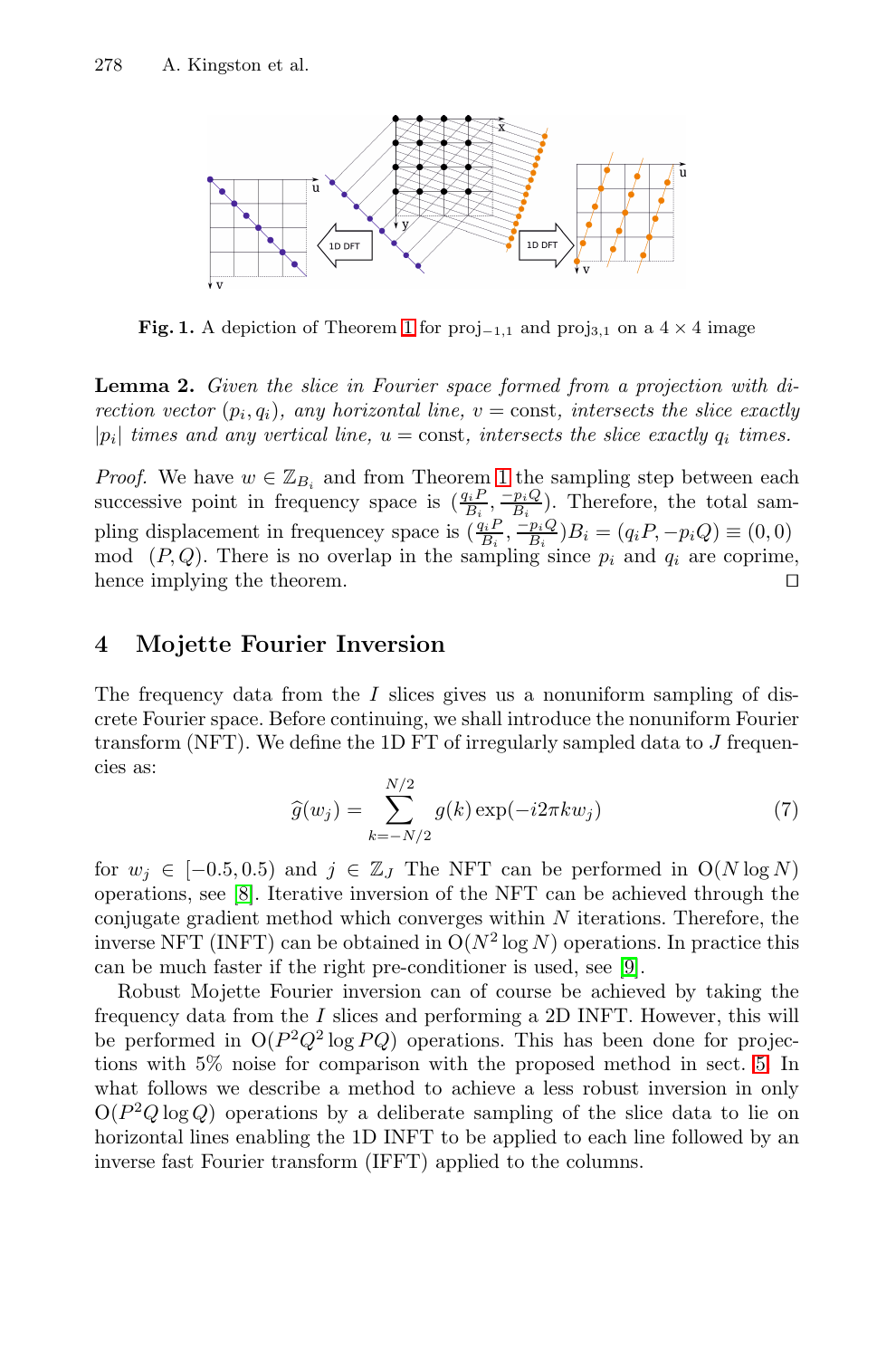## **4.1 Exact Resampling of Projection Slices**

The slice data can be exactly resampled to lie on common horizontal lines in 2D discrete Fourier space, similar to [3,13] and Theorem 1, but using a specific Chirp z-transform of projections. First let us define the 1D Chirp z-transform as follows:

<span id="page-4-0"></span>
$$
\mathcal{Z}^1\{g\} = \widetilde{g}(w) = \sum_{k=-N/2}^{N/2} g(k) z^{wk}, \qquad w \in \mathbb{Z}_M.
$$
 (8)

Here  $z \in \mathbb{C}$  $z \in \mathbb{C}$  $z \in \mathbb{C}$  an[d](#page-9-8) t[yp](#page-9-9)ically  $|z| = 1$ . As was done by Bailey and Swarztrauber in [1] we define  $z = \exp(-i2\pi\alpha)$  for  $w \in \mathbb{Z}$  and  $\alpha \in \mathbb{R}$  to give:

$$
\mathcal{Z}_{\alpha}^{1}\{g\} = \widehat{g}^{\alpha}(w) = \sum_{k=-N/2}^{N/2-1} g(k) \exp(-i2\pi kw\alpha) = \widehat{g}(N\alpha w). \tag{9}
$$

So  $\alpha = 1/N$  gives the frequency data of the 1D DFT. This can be done in  $O(N \log N)$  if  $\alpha$  is rational, (see [2,1]). Here we use  $\alpha = 1/(|p_i|Q)$  so that the frequency sampling rate is 1.0 in the *v*-direction of  $f(u, v)$  as follows:

**Corollary 3.**

$$
\mathcal{Z}_{\frac{1}{|p_i|Q}}^1\{\text{proj}_{p_i,q_i}\}(w) = \hat{f}(\frac{q_iP}{|p_i|Q}w, -\text{sgn}(p_i)w)
$$
\n(10)

*Proof.*

$$
\mathcal{Z}_{\frac{1}{|p_i|Q}}^1 \{ \text{proj}_{p_i, q_i} \}(w) = \sum_{b=-B_i/2}^{B_i/2} \sum_{k=-P/2}^{P/2-1} \sum_{l=-Q/2}^{Q/2-1} f(k, l) \delta(b - kp_i + lp_i)
$$
  
\n
$$
= \sum_{k=-P/2}^{P/2-1} \sum_{l=-Q/2}^{Q/2-1} f(k, l) \exp(-i2\pi (kq_i - lp_i)w/|p_i|Q)
$$
  
\n
$$
= \sum_{k=-P/2}^{P/2-1} \sum_{l=-Q/2}^{Q/2-1} f(k, l) \exp(-i2\pi \frac{k}{P}(q_i Pw)/|p_i|Q)
$$
  
\n
$$
= \sum_{k=-P/2}^{P/2-1} \sum_{l=-Q/2}^{Q/2-1} f(k, l) \exp(-i2\pi \frac{k}{P}(q_i Pw)/|p_i|Q)
$$
  
\n
$$
= \hat{f}(\frac{q_i P}{|p_i|Q}w, -\text{sgn}(p_i)w)
$$

From Lemma 2 there are  $|p_i|$  intersections with any [h](#page-5-0)orizontal line, thus each slice samples  $|p_i|Q$  frequencies in f. This causes all frequency data from the slices to lie on lines  $v = c$  for  $c \in \mathbb{Z}$  a and all projection slice data combined samples to lie on lines  $v = c$  for  $c \in \mathbb{Z}_Q$  and all projection slice data combined samples<br> $\sum |v_i| Q \ge PO$  frequencies provided each sample point is unique. The problem is  $\sum |p_i|Q \ge PQ$  frequencies provided each sample point is unique. The problem is<br>that at  $v = 0$  all lines intersect giving redundant data, hence insufficient unique that at  $v = 0$  all lines intersect giving redundant data, hence insufficient unique data for exact inversion. This can be overcome by offsetting the sampling in the v-direction by a fraction  $\phi \in (0,1)$ . An offset of frequency data by  $\phi$  can of course be done as a phase shift on the projections prior to applying the 1D Chirp z-transform. An example of the resulting data is depicted in Fig. 2.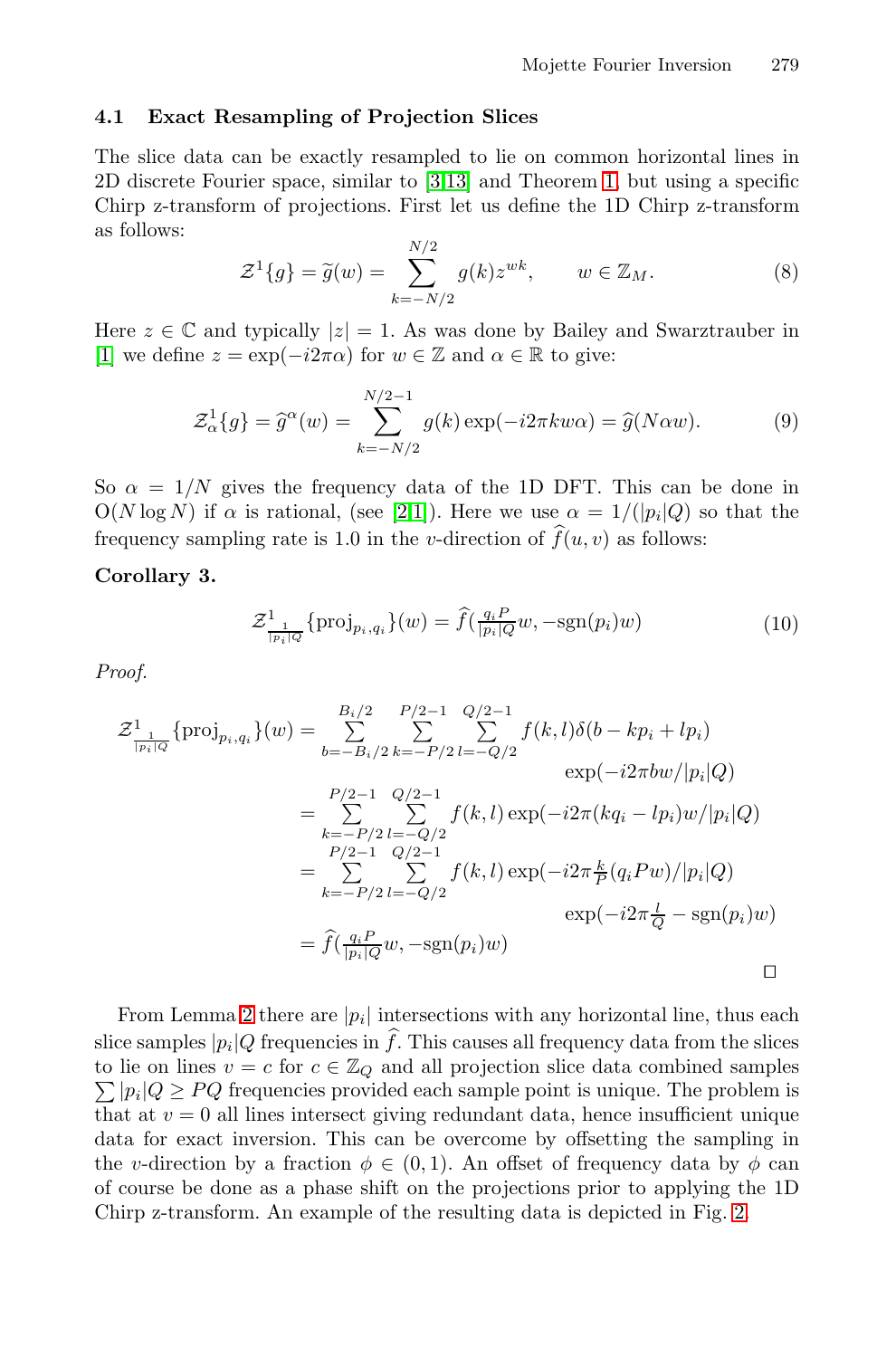#### <span id="page-5-0"></span>280 A. Kingston et al.

<span id="page-5-1"></span>

| (a) | (b)          | (c)    |
|-----|--------------|--------|
| u   |              | ũ<br>u |
|     |              |        |
|     |              |        |
| ¥V  | $\mathbf{V}$ | ¥ν     |

**Fig. 2.** A depiction of the chirp z-transforms of (a) proj<sub> $-1,1$ </sub> and (b) proj<sub>3</sub>,1 on a 4  $\times$  4 image with  $\phi = 0.5$ .  $\alpha$  is selected to give data on  $v \in \{-1.5, -0.5, 0.5, 1.5\}$  frequencies. (c) Results from (a) and (b) overlayed in the Fourier domain; note there are  $\sum_I |p_i|$ samples in each row and Q rows of samples. According to Katz criterion (3) this is a reconstructible sample set.

Ideally we would set  $\phi = 0.5$  for our slice frequency data points to be as far from the origin as possible. However slices may intersect at points other than the origin. We need to check if the frequency data points sampled by the slices intersect at  $v = c + \phi$  for  $c \in \mathbb{Z}_Q$  $c \in \mathbb{Z}_Q$ . We must identify some sufficient conditions to ensure no overlapping data points in Fourier space. Using the result from Corollary 3, the coordinate in fourier space for the projection with a direction vector  $(p_i, q_i)$  on a  $P \times Q$  image with phaseshift of  $\phi$  is:

$$
(c+\phi)(q_i P/p_i Q, 1) \bmod (P, Q), \quad \text{for } c \in [0, q_i P-1].
$$
 (11)

In order for two Fourier data points to meet, they must come from two different projections. Let these two projections have direction vectors  $(p_1, q_1)$  and  $(p_2, q_2)$ with  $c = c_1$  and  $c_2$  respectively. Placing this into (11) gives the following:

$$
(c_1 + \phi) (q_1 P / p_1 Q, 1) = (c_2 + \phi) (q_2 P / p_2 Q, 1) \text{ mod } (P, Q), \quad (12)
$$

for  $c_1 \in \mathbb{Z}_{p_1Q}$  and  $c_2 \in \mathbb{Z}_{p_2Q}$ . This equation implies  $c_1 = c_2 \mod (Q)$  and  $(c_1 + \phi) (q_1 P / p_1 Q) = (c_2 + \phi) (q_2 P / p_2 Q) \text{ mod } (P)$ . Therefore we have

$$
(c_1 + \phi) \left(\frac{q_1}{p_1 Q}\right) - (c_2 + \phi) \left(\frac{q_2}{p_2 Q}\right) \text{ is an integer.}
$$
 (13)

This becomes:

$$
x/p_1p_2Q + \phi \frac{q_1p_2 - q_2p_1}{p_1p_2Q} \quad \text{for} \quad x \in \mathbb{Z}.
$$
 (14)  
We can now present a lemma that guarantees no point of intersection:

**Proposition 4.** *Setting*  $\phi = \frac{k}{2 \cdot k+1}$  *with*  $k = \max_{i,j} |p_i q_j|$  *would have no point of intersection between two different [pro](#page-5-0)jection set in Fourier space.* 

*Proof.* Setting  $\phi = \frac{k}{2 \cdot k + 1}$  with  $k \ge \max_{i,j} |p_i q_j|$  forces  $q_1 p_2 - q_2 p_1 = 0$  as oth-<br>erwise (13) is false Since the  $\gcd(n, a_i) = \gcd(n, a_i) = 1$  we have  $n_i = n_i$ erwise (13) is false. Since the  $gcd(p_i, q_i) = gcd(p_j, q_j) = 1$ , we have  $p_i = p_j$ <br>and  $q_i = q_i$  implies there is no point of intersection in Fourier space. With and  $q_i = q_j$  implies there is no point of intersection in Fourier space. With this shift, we can also guarantee a minimum seperation in Fourier space of  $\min_{i,j} \frac{P}{Q_{p_i p_j}(2k+1)}$  with  $i \neq j$ .

Placing the offset, resampled, slice frequency data from each projection into 2D Fourier space now gives us data as depicted in Fig. 2c.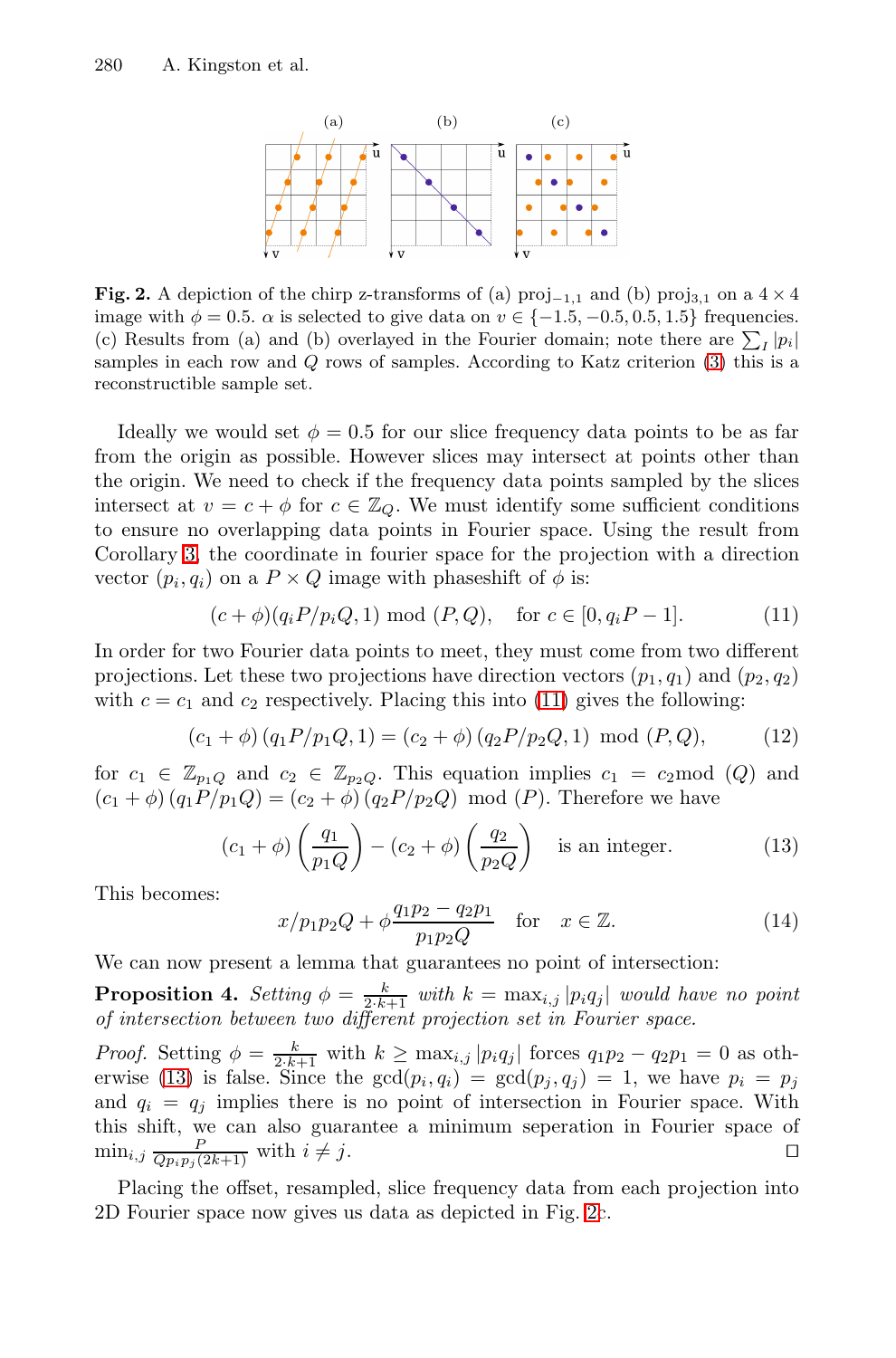<span id="page-6-1"></span>

**Fig. 3.** A depiction of the process to reconstruct a  $4 \times 4$  image from the chirp ztransforms of proj*−*1*,*<sup>1</sup> and proj3*,*<sup>1</sup>

#### **4.2 Reconstruction Process**

This section outlines the Fourier inversion process, as depicted in Fig. 3, to recove[r](#page-4-0) f from the offset, resampled, slice frequency data, *e.g.,* Fig. 2c. First we propose the following theorem:

**Theorem 5.** *For a set of Mojette projections that satisfies Katz Criterion (3), there is sufficient slice data to be inverted in Fourier space after the chirp Ztransform with*  $\alpha = 1/(|p_i|Q)$  *and no intersecting data points.* 

*Proof.* He[re](#page-6-1) we are assuming Katz Criterion is satisfied by  $\sum |p_i| \geq P$ . By Lemma 2 and Corollary 3 the Chirp z-transform of all projections gives Q rows of data points with  $\sum |p_i| \geq P$  elements in each row. Since none of these points intersect, each row is invertible using the 1D INFT. There are  $Q$  data points in each column that are invertible using the 1D IDFT. each column that are invertible using the 1D IDFT.

<span id="page-6-0"></span>Proposition 4 guarantees no intersecting data points in Fourier space with particular choice of phase shift,  $\phi$ . Therefore we can satisfy the requirement of no intersecting data points in Theorem 5.

The entire reconstruction process, given I Mojette projections, can be summarised in the following 6 steps:

- 1. Calculate  $\phi = \frac{k}{2 \cdot k+1}$  with  $k = \max_{i,j} |p_i q_j|$ ;<br>2. Apply the phase shift  $\phi$  to all projection
- 2. Apply the phase shift,  $\phi$ , to all projection data;
- 3. Fast chirp z-transform each projection with  $\alpha = 1/(|p_i|Q)$ ;
- 4. Remap frequency data to 2D Fourier domain;
- 5. Invert nonuniform frequency data in rows. Q rows  $\times$  maximum P iterations of INFT.
- 6. Inverse Fast Fourier transform of P columns (with a phase shift of  $-\phi$ );

### **5 Results**

In this section we demonstrate the performance of the proposed algorithm with various noise conditions and various number and distribution of projection direction vectors. We investigate 0%, 1% and 5% Gaussian noise added to the projection data, *i.e.*, noise following a normal distribution with a standard deviation equal to  $\eta\%$  of the average value. We also investigate three types of angle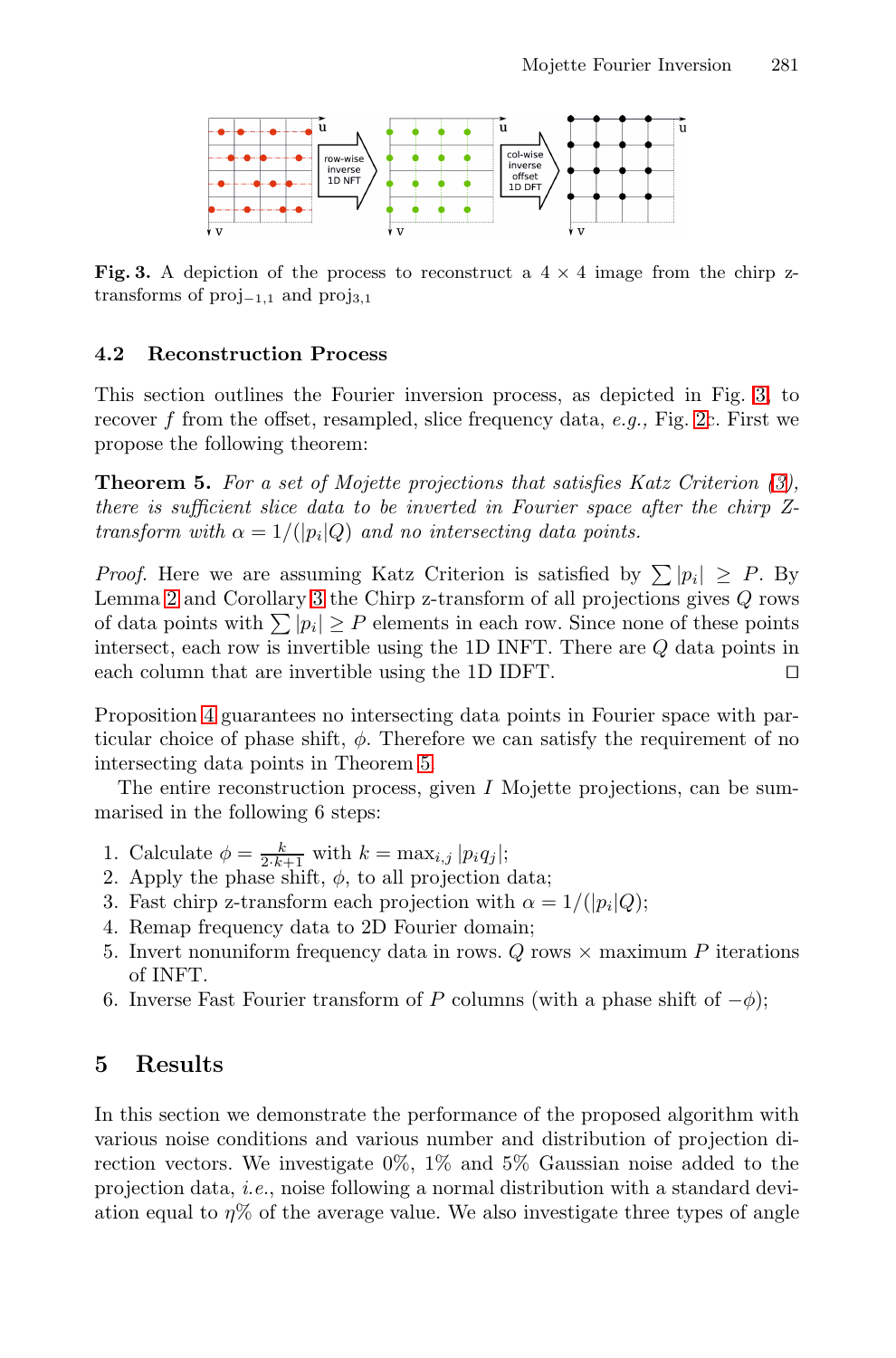#### 282 A. Kingston et [a](#page-7-0)l.

<span id="page-7-0"></span>distributions,  $F_N^{180}$ ,  $F_N^{90}$ ,  $M_N$ . Here,  $F_N$  denotes the direction vectors formed<br>by the Farey series  $e, a, F_0 = 0/1, 1/3, 1/2, 2/3, 1/1$  corresponds to direction by the Farey series,  $e.g., F_3 = 0/1, 1/3, 1/2, 2/3, 1/1$  corresponds to direction vectors  $(1, 0), (3, 1), (2, 1), (3, 2), (1, 1)$ . The 90 and 180 signify 90 degree or 180 degree symmetries, *e.g.*, for direction vector  $(a, b)$ , 90 includes  $(-a, b)$  while 180 also includes  $(b, a)$  and  $(-b, a)$ .  $M_N$  denotes the set of direction vectors  $(1, 0), (1, 1), (-1, 1), (2, 1), (-2, 1), \ldots, (N, 1), (-N, 1).$  All simulations are for a  $256 \times 256$  image of Lena shown in Fig. 4a.



**Fig. 4.** (a) original image used for simulations. (b) Reconstruction using full 2D-MFI for Mojette data with angle set  $F_8^{180}$  and 5% Gaussian noise added. RMSE 17.1.

Firstly, using the  $F_8^{180}$  angle set we investigated the effect of 0%, 1%, and 5% ise added to the projections. The results are presented in Fig. 5a. It can be noise added to the projections. The results are presented in Fig. 5a. It can be seen that the proposed [m](#page-1-1)ethod c[an](#page-8-0) deal with a moderate amount of noise. It is not as robust as CGM (see Fig. 4b); the RMSE data shows that noise is amplified in the reconstruction. Even the noise-free input data has a non-zero RMSE. This seems to be due to round-off errors, paricularly a problem for the INFT of rows  $v = \phi$  and  $v = \phi - 1$  of Fourier space. Smaller arrays with  $P, Q \leq 32$  do not suffer from this.

Secondly, by adding a fixed level of 1% noise to the projection data, we establish the effect of the number of projections, and more specifically the value of  $\sum_i p_i$  as it increas[es](#page-1-1) above Katz limit (3). Figure 5b gives the reconstructions<br>using  $F^{180}$   $F^{180}$  and  $F^{180}$  with  $\sum n_i = 275$  371 and 533 respectively. As using  $F_7^{180}$ ,  $F_8^{180}$ , a[nd](#page-8-0)  $F_9^{180}$  with  $\sum_i p_i = 275$ , 371, and 533 respectively. As expected, the results improve as  $\sum_i p_i$  increases and the condition number of the system decreases the system decreases.

Lastly, by again adding 1% noise to the projection data, we explore the effect of angle distribution. We use three angle sets that each have a similar  $\sum_i p_i$ ,  $F_{90}^{90}$ ,  $F_{180}^{180}$  and  $M_{12}$  with  $\sum_i p_i = 283$ , 275, and 273 respectively. (Note 9a indicates  $F_7^{180}$ , and  $M_{16}$  with  $\sum_i p_i = 283$ , 275, and 273 respectively. (Note 9a indicates we are using  $F_{10}^{90}$  and adding only direction vectors (+9, 1) and (+9, 2) from  $F_6$ ) we are using  $F_8^{90}$  and adding only direction vectors  $(\pm 9, 1)$  and  $(\pm 9, 2)$  from  $F_9$ ).<br>With  $\Sigma$  n, yery close to Katz limit (3) this is yery unstable (as described in With  $\sum_i p_i$  very close to Katz limit (3) this is very unstable (as described in sect. 2). Besults are presented in Fig. 5c and show that reconstruction with a sect. 2). Results are presented in Fig. 5c and show that reconstruction with a more symmetric angle set with greater redundancy performs better than limited angle datasets.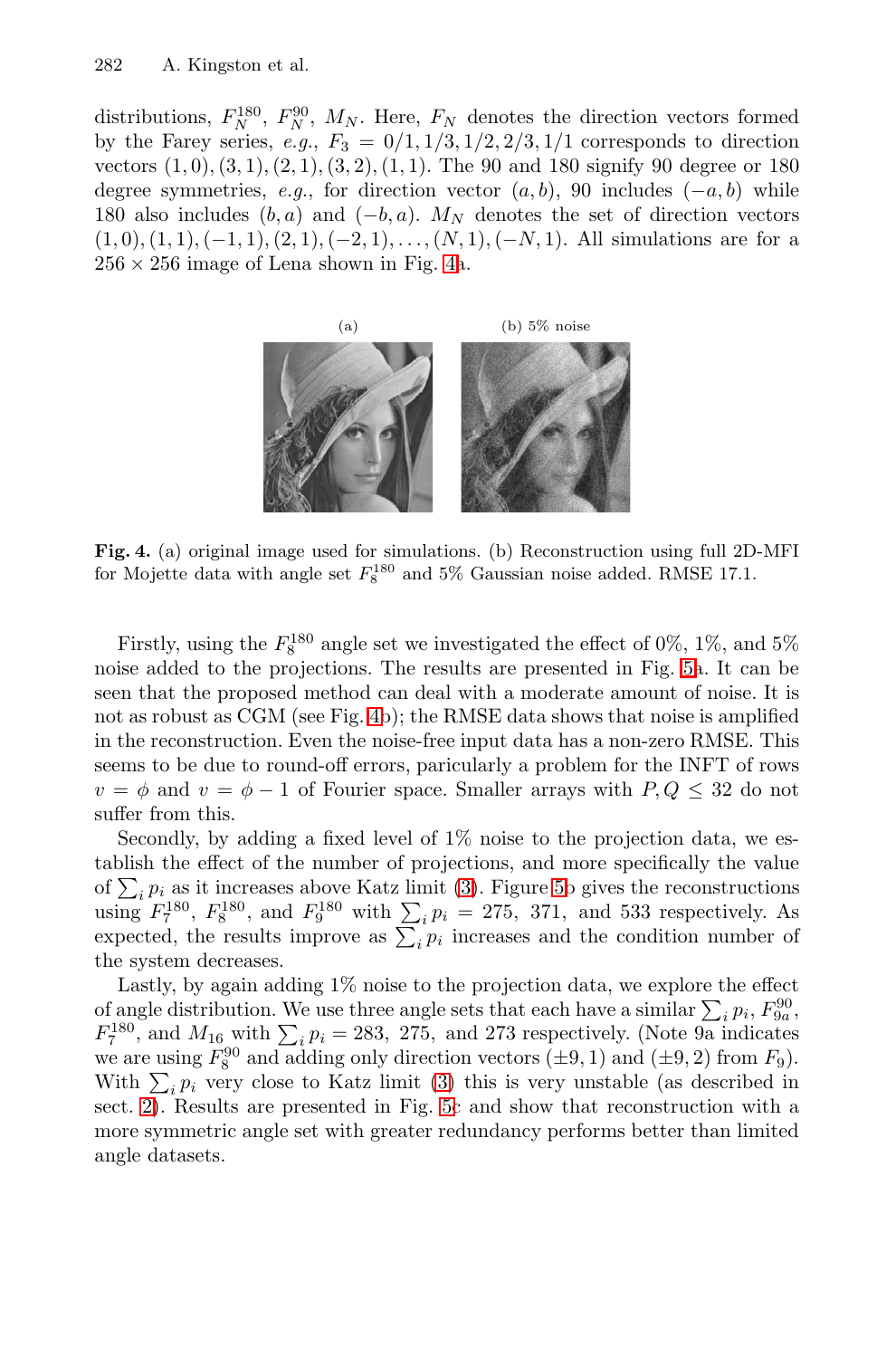

<span id="page-8-0"></span>**Fig. 5.** (a) Reconstruction using MFI for Mojette data with angle set  $F_8^{180}$ . Amount of Gaussian noise added as indicated. RMSE (i) 6.0 (ii) 16.2 (iii) 26.7. (b) Reconstruction using MFI for Mojette data with 1% Gaussian noise added using angle set as indicated. RMSE (i) 19.5 (ii) 16.2 (iii) 13.1. (c) Reconstruction using MFI for Mojette data with 1% Gaussian noise added using angle set as indicated. RMSE (i) 28.3 (ii) 19.5 (iii) 29.1.

## **6 Conclusion**

We have presented a reconstruction technique for Mojette projection data that is based on the Fourier inversion technique for the classical Radon transform. We use exact frequency data resampling to make the slice data lie on a set of parallel lines in Fourier space. This enables inversion to be broken into a set of 1D INFT and a set of 1D IFFT and speeds up the process. Given the Mojette transform data of a  $P \times Q$  image with I projections, our Fourier inversion algorithm requires  $O(P^2Q \log P)$  operations. This technique is a compromise between fast,  $O(PQI)$ , but ill-conditioned local back-projection algorithms and slow,  $O(P^2Q^2I)$  but well-conditioned techniques. Results show that this method can tolerate a moderate amount of noise and that redundant and symmetrical projection data is preferable for increased performance. Future work includes